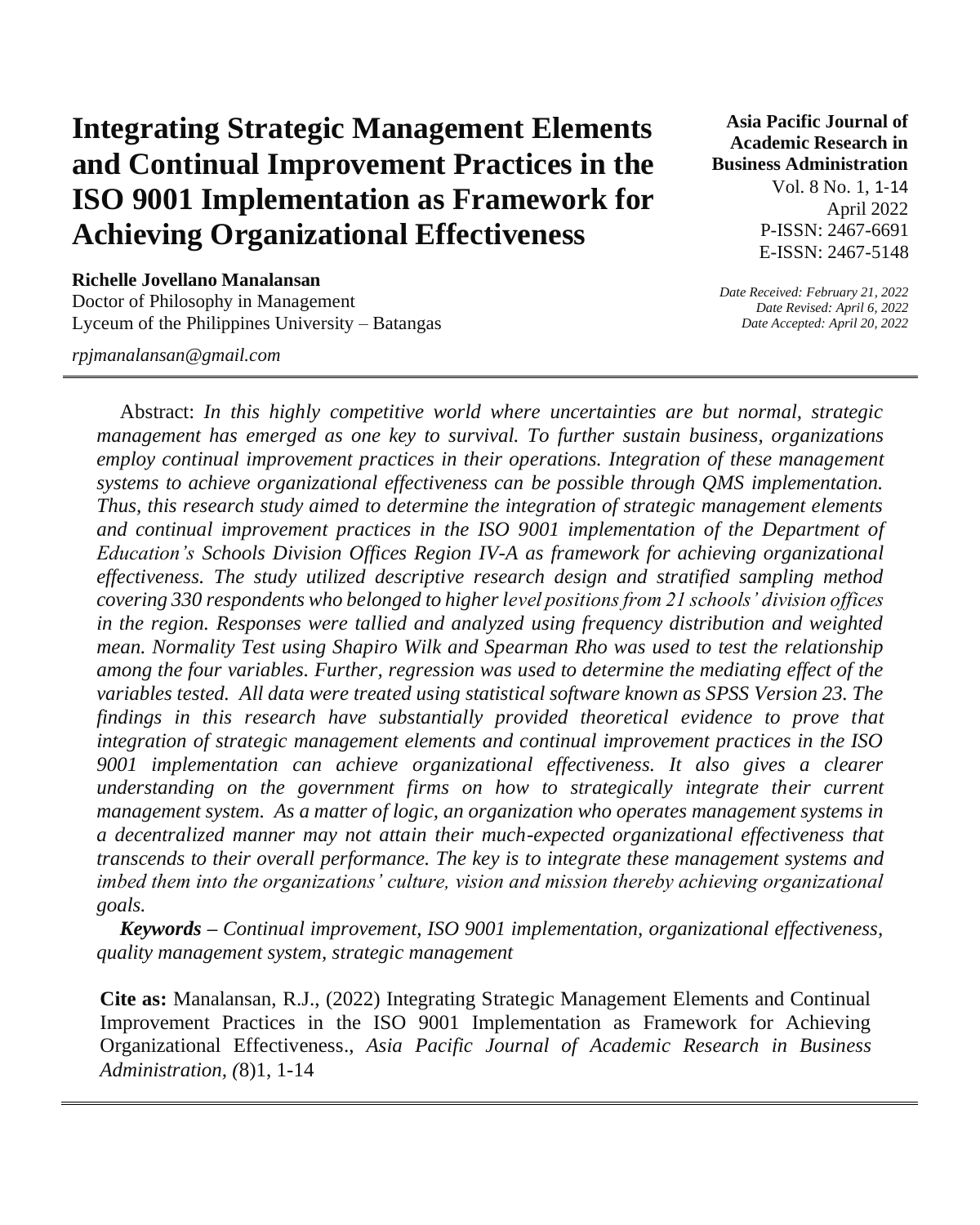# **INTRODUCTION**

No organization has sustained its business without planning. Documented or not, it is an essential part of the operation that company owners exercise. In so doing, the data and real issues that organizations face are vital information that are worth considering. These include the internal and external organizational environment together with the inevitable changes that come with it. In responding to such changes, organizations that do not settle for the normal usually win the game of survival. However, not all risk-takers can be considered successful in business. Those who continually improve to strategically conquer the threats right in front of them and maximize the opportunities ahead are up for a higher level of sustainability. Strategic management and continual improvement concepts complement each other. Although both can be independently engaged, integrating these into the company's culture could lead to a more effective outcome. An internationally recognized system that captures this integration is the popular ISO 9001 standard also known as Quality Management System (QMS). Effective use of such to the advantage of the organization will bring them in achieving organizational effectiveness.

Success in an organization can be viewed differently depending on the type of industry where the company belongs. In private entities, sustainability leading to business survival becomes their measure of success. However, in government institutions where survival is not an issue, their motivation in reaching their goals is totally different. Empirical research shows that government agencies here and abroad will only establish or improve their systems as mandated by higher authority [1]. These are usually nationwide campaigns that direct all agencies to adopt. Like in the Philippines, strategic planning is a requirement by the Department of Budget to the local agencies in support of submitted budget proposals. Work Financial Plan, Annual Procurement Plan and Annual Improvement Plan are some of those requirements. Additionally, Executive Order No. 605 series of 2007 of former President Gloria Macapagal Arroyo specifically directs government agencies to adopt the ISO 9001 standard as part of the implementation of the governmentwide quality management program [2]. It can be gleaned that in public administration, they are viewing these initiatives as compliance to requirement rather than a tool for continual improvement. Thus, the essence of imbedding such in their usual public service seems to be lacking. Consequently, they consider each of their established system as separate entity or project. As a result, instead of positively transforming the culture within an agency through these management systems, maintaining those become burdensome to these public offices.

In 2013, the Philippines' Department of Education (DepEd) Schools Division Offices have established its 6-year Division Education Development Plan as mandated by the Central Office [3]. While planning is good, organizations can go beyond this through strategic management. A powerful system used by successful organizations to maintain their spot or lead in the industry where they belong. It is like playing a dart and aiming the pin to the sweet cherry of success. From the father of management thinking Peter Drucker, "plans are only good intentions unless they immediately degenerate into hard work". Strategic management implementation entails assessment of three elements such as strategic analysis, strategic choice, and strategy implementation. Prior to even developing a strategic plan, analysis of the current and potential issues challenging the organization form part of this process. These can allow them to assess their organizational performance and investigate the macro and microenvironment affecting their operation. Further, these serve as basis in coming up with their best strategic choice and formulating sound strategies that warrant continual improvement in their service delivery. In public administration, strategic management is developed not to gain advantage among others but to comply with their higher offices' mandate. Thus, strategic as it may seem but implementation monitoring, strategy adjustment and effectiveness evaluation are being left behind especially when new mandates are laid on their table.

The same is true with continual improvement. Most government organizations have been employing continual improvement techniques in a manner that is responsive rather than proactive. Since survival is not their priority, they act on things basically as needed and as mandated by their higher authority. Thus, continual improvement has become one area in the public sector that needs to be looked upon. Continual improvement philosophy pertains to any success an organization may previously have achieved as regard to customer satisfaction. Process improvement, employee involvement, and customer orientation are possible determinants of continual improvement. Considering the constantly changing customers' needs and wants, it is an understatement that an organization has not reached its desired state [4]. Such a concept was introduced by W. Edwards Deming, in his Kaizen (continual improvement) approach when he said that "there is no best way in doing things, there's always a better way". But just like planning, continual improvement techniques have no value in an organization until they are used or implemented [5]. Implementation entails prior coordination with important actors of a particular improvement project. A perfect plan can never be put into action if the implementers are not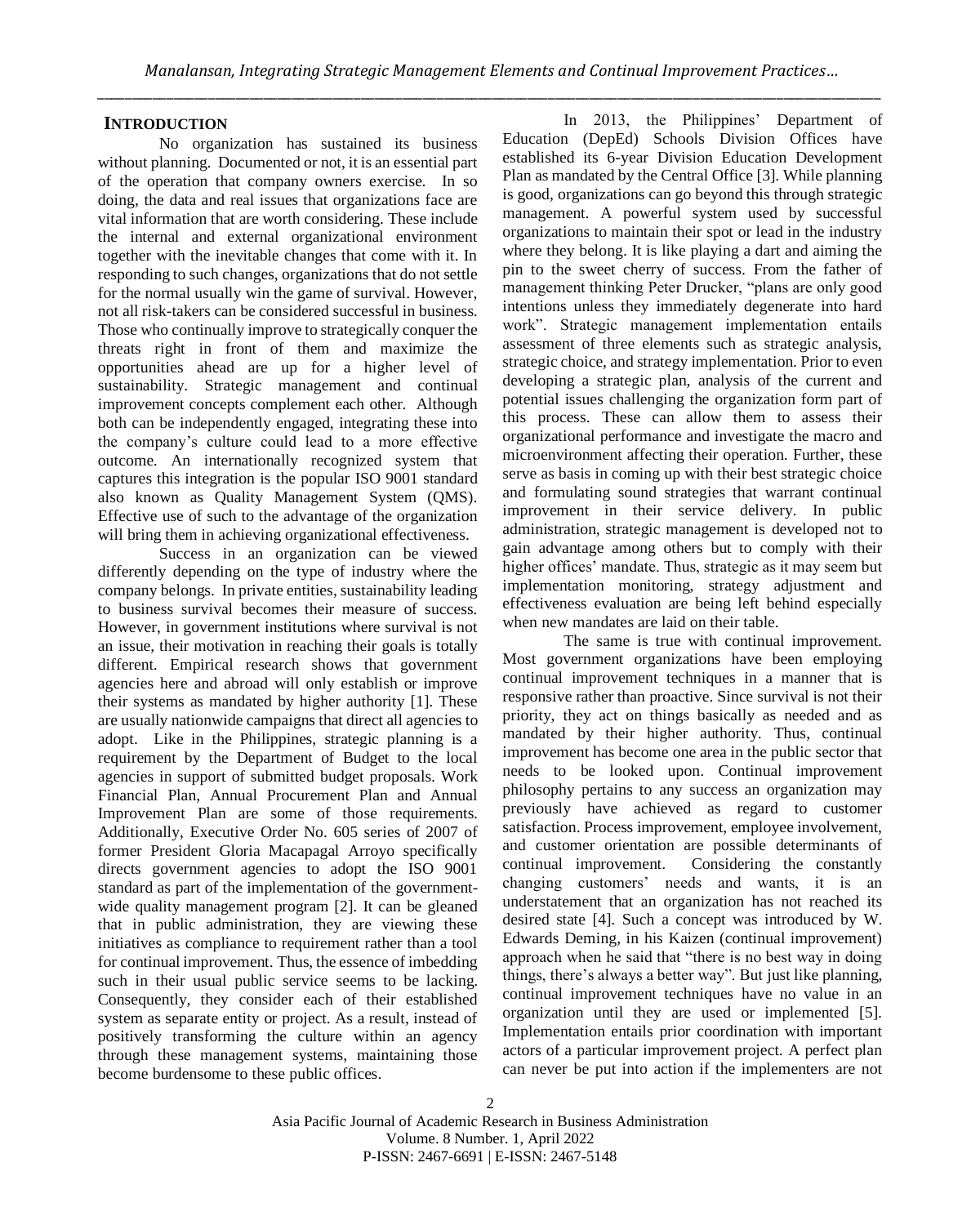aware of their participation in making things happen. Apart from the employees, vital in continual improvement is the perception of its customers. Initiating change that may affect the organizations' internal and external customers may lead to dissatisfaction. As such, the voice of the customers must be considered through proper orientation and timely dialogue. Their involvement can better be solicited, and a higher level of success may be attained if they feel that their interests are being taken upon.

Since strategic management and continual improvement are equally important systems in an organization, integrating them through QMS may lead to an even better outcome. QMS explicitly tackles planning and continual improvement in its standard requirement as customer satisfaction focus, prevention of nonconformance and continual improvement have been its rationale during QMS implementation. In the latest survey released by ISO.org [6], the total ISO 9001:2015 valid certificates released were 1,036,833 for 191 countries. Since QMS may be adopted on a voluntary basis for a better to competitive position or quality produce [9]. ISO 9001 certification is only popular for private organizations where competition is stiff, and survival is not guaranteed. Public sector who is not vulnerable to closure has not taken this QMS adoption into serious consideration. According to the latest update of iso.org [6] out of more than a million certificate releases in less than 200 countries only 4750 certificates were granted to public administrations comprising of only about 0.5% of its total certificate releases. In the Philippines only 295 out of 4,162 certificates were from Public Administration. Consequently, government offices from different countries will only decide to commit to quality when mandated by their government [2]. Nevertheless, DepEd [7] has embraced that challenge when most of their offices started to go for ISO Certification. From among these, DepEd Regions 3 and 4A schools division offices were the first two DepEd units in the country to acquire ISO 9001:2015 certificates [7]

However, not all DepEd stakeholders are convinced about the ISO Certification unless they have seen the effect of those who are already certified in their organizational performance, specifically public service delivery [2]. Poor customer service, inefficient processes and unimproved systems do not make any difference to them even if they've already adopted QMS. This can be attributed to empirical studies showing that the effect of ISO 9001 implementation on organization's performance is still inconsistent and unclear [8]. More so, in public administration where financial performance does not dictate survivability, the problem may not be on the ISO 9001 standard itself, but on the manner that these standards are implemented and embedded in organization's culture [2]. It is on how this standard can be used and integrated with other tried and tested management systems currently being employed in the organization. Success of an organization is highly dependent on the appropriate integration of various management systems to continual improvement methodologies [10]

To deeply transcend ISO 9001 Certification with the department's organizational performance, the program "One DepEd, One QMS" has been launched in 2019. This continual improvement initiative aims to align the systems and processes of all offices to one DepEd Philippines direction. In Region IV-A, among the 21 division offices, only two (2) are not yet ISO 9001 Certified although the QMS has been established and implemented. To be able to help the DepEd in integrating their current strategic management elements and continual improvement practices in their ISO 9001 implementation which will serve as framework in achieving organizational effectiveness, this research study was proposed for the Schools Division Offices of Region IV-A.

#### **OBJECTIVE OF THE STUDY**

The study aimed to assess the integration of strategic management elements and continual improvement practices in the ISO 9001 implementation of the DepEd's Schools Division Offices of Region IV-A as framework for achieving organizational effectiveness.

Specifically, it aimed to determine the current strategic management being employed by the organization in terms of strategic analysis, strategic choice and strategy implementation; describe the continual improvement practices in terms of process improvement, employee involvement and customer orientation; assess the ISO 9001 implementation in terms of customer satisfaction focus, prevention of non-conformance and continual improvement; assess organizational effectiveness upon ISO 9001 implementation in terms of product quality, financial performance and operational performance; and come up with framework for the integration of strategic management and continual improvement in the ISO 9001 implementation of DepEd Region IV-A leading to organizational effectiveness.

#### **METHODS**

#### **Research Design**

The study utilized a descriptive research design to determine the integration between the current strategic management elements and continual improvement practices in the ISO 9001 implementation of DepEd Region IV-A's schools division offices as framework for achieving organizational effectiveness. Descriptive research design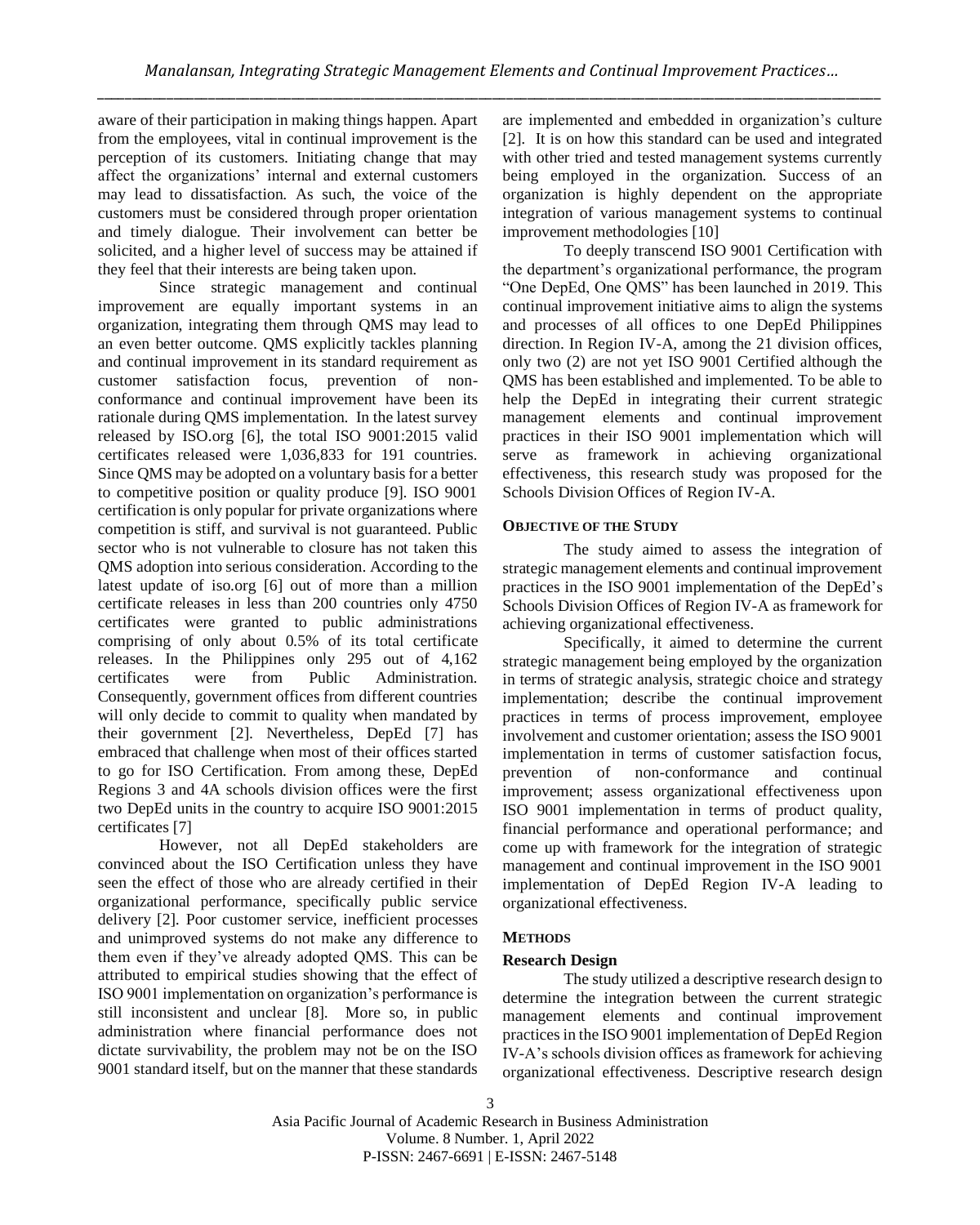was used in this study for an adequate and precise interpretation of the findings. The researcher gathered information from the respondents through providing and distributing survey questionnaires. This descriptive kind of research was helpful in collecting the respondents' data efficiently.

# **Participants of the Study**

The target respondents of this research were members of Schools Division Offices within the DepEd Region IV-A who adopted the ISO 9001:2015 standard in their Quality Management System implementation.

Specific respondents belonged to higher level positions namely top management, middle management, and management levels to give objective responses. Among the 21 Divisions, only two (2) are not yet ISO 9001 certified although the QMS has been established and implemented already. Due to the release of the Department Moratorium 035 Series of 2020, these two (2) schools division offices were not able to complete their ISO 9001:2015 certification. Further, the top management of these divisions are coming from ISO certified division offices. As such, respondents from these divisions are still considered as qualified respondents.

The composition of the sampling population satisfying the above qualification from 21 Division Offices (DO) was 100% of the top management at two (2) per DO, 100% middle management level at three (3) per DO and a minimum of 10 respondents per DO out of the average 30 management positions as stipulated in the DepEd Organizational Structure. This composition has the same ratio with the total population by which the top management and management level position comprises 33.33% of the population. Based on this computation, a minimum sample size of 315 was considered.

#### **Data Gathering Procedure**

To come up with the title, objectives and operational framework of this study, the researcher reviewed at least 50 literatures including books, updates, journals, websites, and publications related to the proposed variables. For this purpose, the university resource materials were utilized. Apart from that, the researcher also subscribed to Emerald Insight and Academia.edu for more access to related literature. All gathered research articles were uploaded to the researcher's Mendeley account for easy access and referencing.

To identify specific respondents and gather pertinent data for the study, DepEd website was visited, and a letter request was sent to the Regional Director of the DepEd – CALABARZON through email. The approved letter was received thereafter.

Primary data were generated using survey questionnaires. Respondents were given surveys via email through the help of the DepEd Region IV-A and each Division Offices' Planning Officer. Letter requests were sent to each division office via email for endorsement to specific respondents. Other Superintendents informally endorsed the survey questionnaires in google form to the respondents through social media. A total of 16 endorsements were received out of 21 division offices; five (5) of which were formally endorsed while the rest were sent through emails, Facebook messenger and SMS. In compliance with RA 10173 also known as the Data Privacy Act of 2012, e-mail addresses of the respondents were not collected. Questionnaires in Google Forms were sent to the email addresses of the respondents, copy furnish the Planning Officer of the Region IV-A.

Out of 336 received responses 330 were considered valid. Invalid results are from those respondents who did not qualify in the defined position required by the survey. Response rate cannot be computed in this study as the researcher used the stratified sampling method using the concept of networking in distributing the survey questionnaire. Due to the pandemic, face-to-face distribution was no longer an option. As a result, the researcher solely utilized the online platform in executing the survey questionnaire.

All the 21 Division Offices were requested to join the survey via their official email addresses. Personnel incharge of their Planning Units were the ones who responded to the researcher and facilitated the endorsement of the survey questionnaires to the defined participants. Upon receipt of endorsement from the Superintendent either formally or informally, the researcher started to contact the respondents either by the provided e-mail addresses of the Planning Unit or via their Social Media addresses. Since every position in the DepEd is utilizing Facebook Messenger or Viber Group Chats, the researcher found a way to contact at least one member of each group chat to forward and share the survey questionnaire within their respective groups. The Superintendents and Assistant Superintendents also helped in disseminating the survey questionnaire in their division group chats.

The targeted 315 respondents were attained with 330 total valid responses. Seventy-nine (79) responses came from qualified members of six (6) division offices in Cavite at 24% of the total 330 respondents. While there are 102 from six (6) division offices in Laguna at 31%, 75 from four (4) division offices in Batangas at 23%, 41 from two (2) division offices in Rizal at 12% and 33 from three (3) division offices in Quezon at 10% with an average of 16 respondents per DO from a total of 21 participating division offices in DepEd Region IV-A.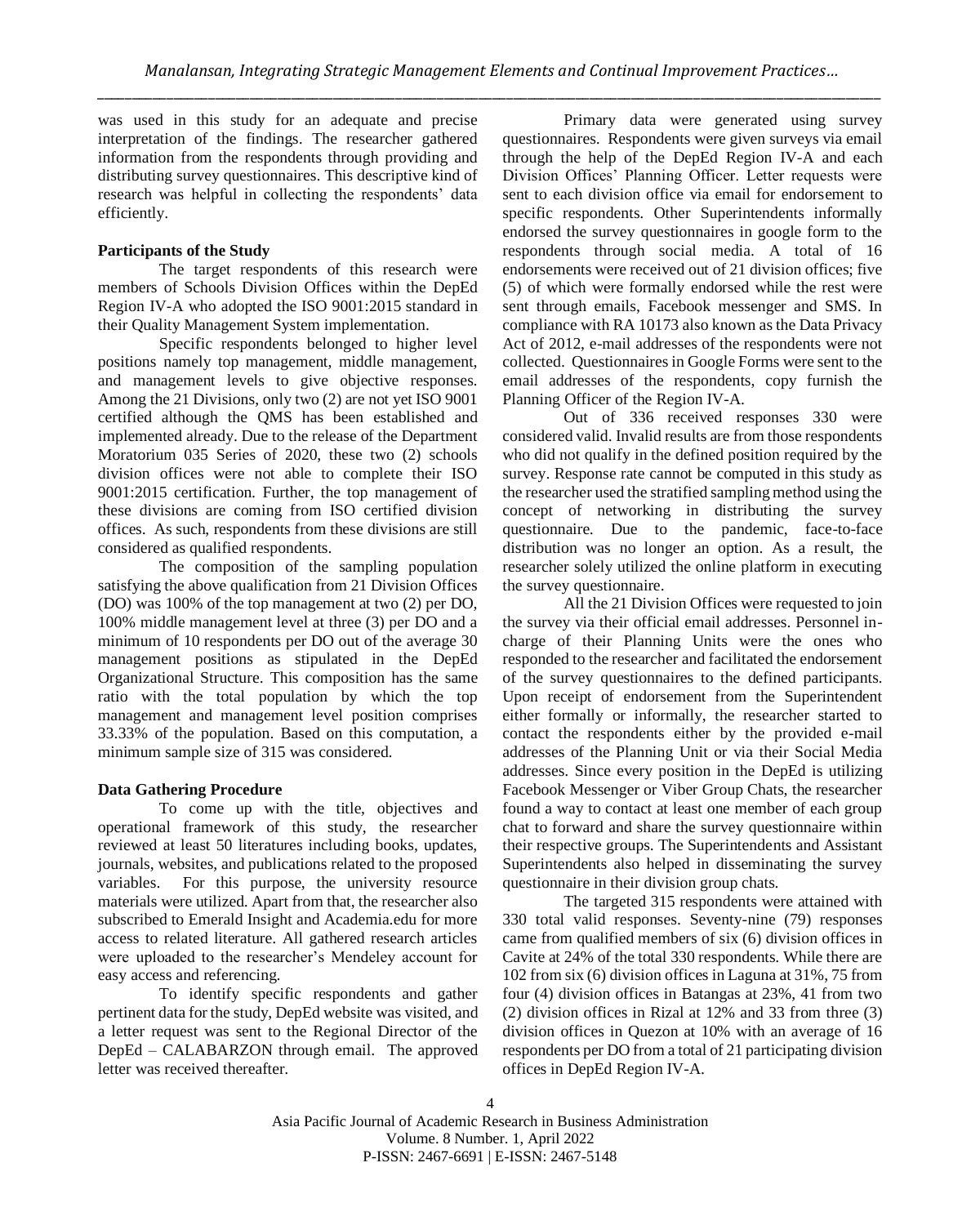All respondents answered "yes" in terms of QMS Implementation. Distribution of respondents in terms of their position in the organization are 20 (6%), 26 (8%) and 284 (86%) for top management, middle management, and management respectively. Such a population may not be the same as the expected population of this research study but can still be considered relatable in terms of trend as 13%, 20% and 67% for top management, middle management, and management respectively. The high response rate of management position has understandably reached a higher percentage due to the high population covered by this level. Nevertheless, the bulk of the respondents are considered those who are the lead implementers of strategic management, continual improvement, QMS and organizational effectiveness.

#### **Instruments**

The questionnaires were adopted from the studies of Pina et al. [11], Jacobs [12], Scott et al. [13], Niranjan et al. [14], and Psomas et al. [15]. Four sets of questionnaires were used as the major mechanism in collecting the necessary data. All survey questionnaires used a 4-point Likert Scale with responses as 4=High, 3=Moderate, 2=Low to 1=None. These represent the dimensions of strategic management elements, continual improvement practices, ISO 9001 effectiveness and organizational effectiveness as parts 1 to 4 respectively.

The Research Instrument for Strategic Management Elements (Part 1) represented three dimensions as strategic analysis, strategic choice, and strategy implementation as A-C with a total of 20 questions. Strategic analysis was a 6-item each questionnaire. Meanwhile, strategic choice had seven (7) questions taking up number 7-13. Questions on Strategy implementation are numbers 14-20 with seven (7) questions. Survey on Continual Improvement Practices (Part II) represented the dimensions process improvement, employee involvement and customer orientation considered as A to C with a sum of 24 items. Part II was divided into A and B where A was composed of process improvement tools with eight (8) questions from 21-28 and B took up 29-34 with six (6) process improvement methodologies questions. Employee involvement and

customer orientation had numbers 35-39 and 40-44 at five (5) questions each.

Research instrument used for ISO 9001 Implementation was adopted from the study of Psomas et al. [15] measured the three objectives of QMS namely customer satisfaction focus, prevention of nonconformance and continual improvement at a total of 16 questions. The Survey questionnaire A was a five-item questionnaire on customer satisfaction focus numbers 45- 49. A five-item questionnaire on prevention of nonconformance items number 50-54 and a six-item questionnaire on continual improvement (55-60) were on B and C respectively.

Lastly, survey for Organizational Effectiveness represented the most common determinants of firm performance as adopted in the study of Psomas et al [15]. Measurement of organizational effectiveness used dimensions as product quality, financial performance, and organizational performance in a sum of 18 questions on items 61-78. The first section was a five-item questionnaire on product quality at numbers 61-65. Letter B was a 6-item questionnaire on financial performance at 66-71 and letter C was a seven-item questionnaire on operational performance at 72-78. The total survey questions used in this paper were 78 for a 4-part instrument and 4-variable research study.

One of the recommendations of previous research is to determine its applicability to other countries [9]. A pilot test was undertaken to determine the survey questionnaire's efficacy. Thirty-nine (39) samples were generated from respondents outside the locale of the study. Results were subjected to a reliability test using Cronbach's alpha via SPSS 23. The overall Cronbach's Alpha was computed as 0.96975. This value indicates an excellent reliability of the survey questionnaire.

Table 1 shows the results of reliability test for each of the variables used in this research. During the pilot testing, excluded in the qualified respondents are those who are holding any of these qualified positions for less than three years for an objective response on their perception before and after QMS had been established in their respective Division Offices. It is the nature of the DepEd to transfer their top management from one division office to another for a period of three years.

**Table 1.** *Survey Questionnaire's Reliability Test Results*

| Variable                               | <b>Cronbach's Alpha</b> | N of Items | <b>Remarks</b> |
|----------------------------------------|-------------------------|------------|----------------|
| <b>Strategic Management Elements</b>   | .971                    | 20         | Excellent      |
| <b>Continual Improvement Practices</b> | .964                    | 23         | Excellent      |
| ISO 9001 Implementation Effectiveness  | .977                    | 16         | Excellent      |
| Organizational Effectiveness           | 967.                    | 18         | Excellent      |

*Scale: α≥0.9: Excellent; 0.7 ≤ α < 0.9: Good; 0.6 ≤ α < 0.7: Acceptable; 0.5 ≤ α < 0.6: Poor; α < 0.5: Unacceptable*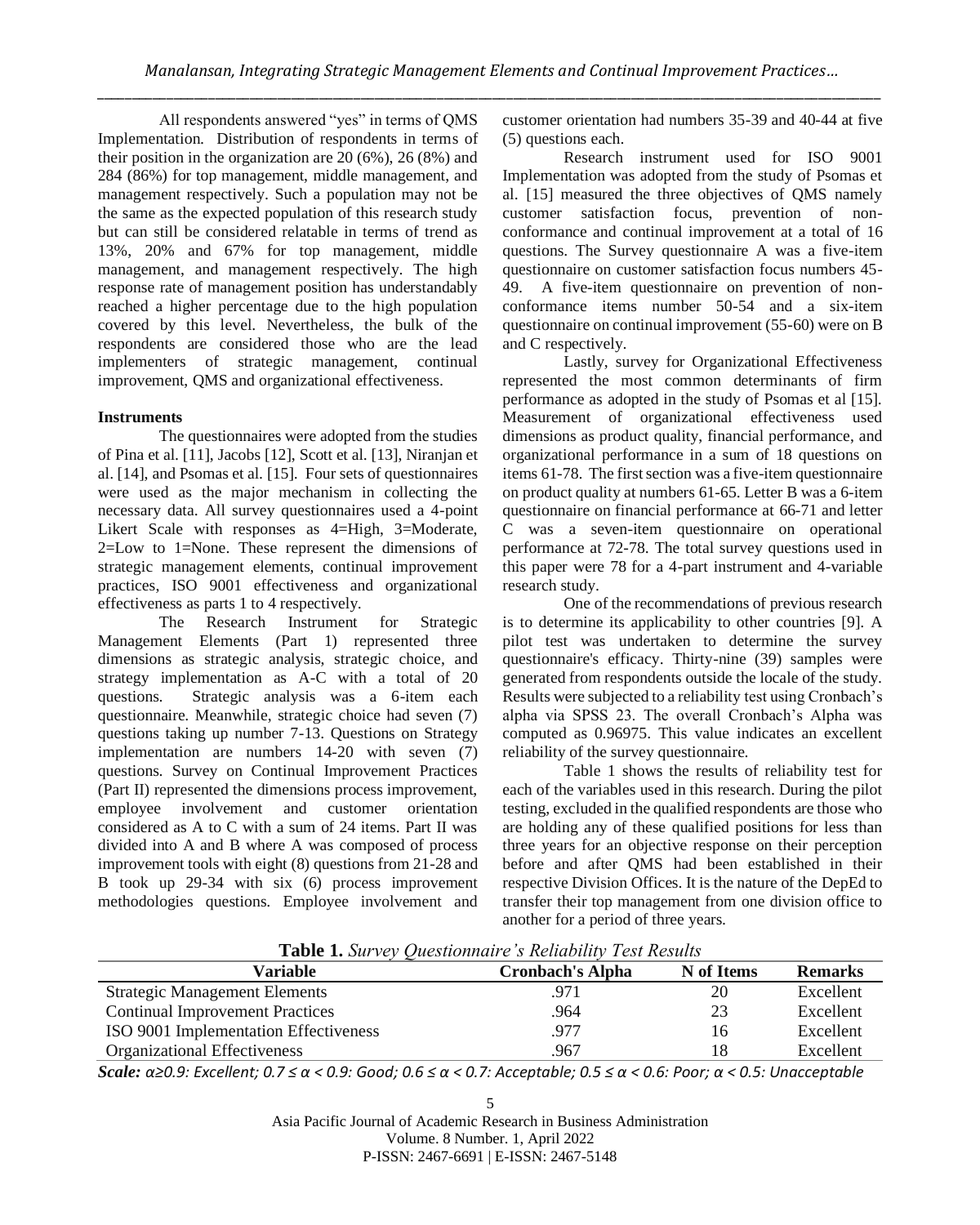#### **Ethical Considerations**

The researcher guaranteed high level of ethical considerations that maintained the quality and integrity of the research study. Even prior to the proposal, a request letter was sent to the Director of the DepEd Region IV-A seeking for approval to allow conduct of this study, access the necessary data and connect with all the school's division offices within the region. The letter request as well as the salutation of the prepared instrument both provided confidentiality clause stating, "Please rest assured that all gathered data will be regarded with utmost confidentiality and will only be used for the above intended purpose". Moreover, the researcher also coordinated with the authors of the studies being adopted for the operational framework and research instruments of the study. Permission was granted prior to this proposal submission.

In addition, the researcher also ensured that the respondents voluntarily answered the questionnaires according to their will and with full integrity. This was evident in the sentence "Your honest response will be highly appreciated" written prior to the start of the survey". Lastly, it also ensured that none of the respondents of the study will be hurt or harmed thus their safety and security remained to be the top priority of this research study.

#### **Data Analysis**

The data gathered in this study were tallied, encoded, and analyzed using various statistical measures. This includes frequency distribution and weighted mean. The data was subjected to Normality Test using Shapiro Wilk and found out that the data is not normal. Thus, Spearman Rho was used to test the relationship among the four variables. Furthermore, regression was used to determine the mediating effect of the variables tested. All the data was processed with SPSS Version 23 statistical software.

| <b>RESULTS AND DISCUSSION</b> |  |
|-------------------------------|--|
|-------------------------------|--|

|                                                                                                   | <b>Indicators</b>       | WM   | VT   | Rank |
|---------------------------------------------------------------------------------------------------|-------------------------|------|------|------|
|                                                                                                   | Strategic Analysis      | 3.65 | High |      |
| 2.                                                                                                | <b>Strategic Choice</b> | 3.61 | High | 3    |
| 3.                                                                                                | Strategy                | 3.63 | High | 2    |
|                                                                                                   | Implementation          |      |      |      |
| <b>Composite Mean</b><br>3.63<br>High                                                             |                         |      |      |      |
| Legend: $3.50 - 4.00 =$ High; $2.50 - 3.49 =$ Moderate; $1.50 - 2.49 =$ Low; $1.00 - 1.49 =$ None |                         |      |      |      |

Table 2 displays the summary result on strategic management elements. All were considered high and strategic analysis ranked first with a mean score of 3.65. The least though treated as high also were strategy implementation and strategic choice. Several studies confirmed that strategic analysis is a crucial element of strategic management [16]-[18]. Similar findings were found that the key element of strategic management is to identify the external and internal issues affecting their organization and to analyze the capabilities of an organization in terms of its strengths and weaknesses relative to its stakeholders.

Since the weighted mean of all the strategic management elements were rated high, this is an assertion that DepEd Region IV-A has established and implemented such elements at a level that are being embraced by its Division Offices. The periodic conduct of the Division Education Development Plan is a confirmation that SMS is being practiced at the division level. The highest rating of strategic analysis can further be explained during the pandemic in 2020. Instead of stopping the provision of basic education like in World War II, the DepEd made sure that the right of every learner to education will never be suppressed.

But rather than jumping over the strategic choice and implementation which will not warrant success, they have initially conducted strategic analysis to come up with the Learning Continuity Plan that will lead them to the right direction that would guarantee winning for the DepEd. Since strategic choice and implementation were entrusted to every Division Office, division-wide execution may have some lapses. The reason why these elements ranked lowest in this research. The region also anticipated such, as they had a quarterly review of the LCP's implementation and rectified the identified flaws at once. In the end, successful execution of the LCP was achieved for SY 2020- 2021.

|  | anı | 16 |  |
|--|-----|----|--|
|--|-----|----|--|

|    | <b>Indicators</b>                    | WM   | VI   | Rank |
|----|--------------------------------------|------|------|------|
|    | Process Improvement Tools            | 3.50 | High |      |
| 2. | Process Improvement<br>Methodologies | 3.54 | High | 3    |
| 3. | Employee Involvement                 | 3.58 | High | 2    |
|    | <b>Customer Orientation</b>          | 3.62 | High |      |
|    | <b>Composite Mean</b>                | 3.56 | High |      |
|    |                                      |      |      |      |

*Legend: 3.50 – 4.00 = High; 2.50 – 3.49 = Moderate; 1.50 – 2.49 = Low; 1.00 – 1.49 = None* 

Table 3 displays the summary result of the respondents on continual improvement practices. All indicators were observed as high where customer orientation is the most visible. This contradicts the study of Ludwiczak [19] which showed that in selected government offices soliciting customer satisfaction is carried out in a limited manner and mostly at the level of the entire office where customer satisfaction of individual processes is not being measured. Such contradiction may be explained by the implementation of ISO 9001 in DepEd Region 4A's division offices where customer communication is a must to enhance customer satisfaction. Further, division offices'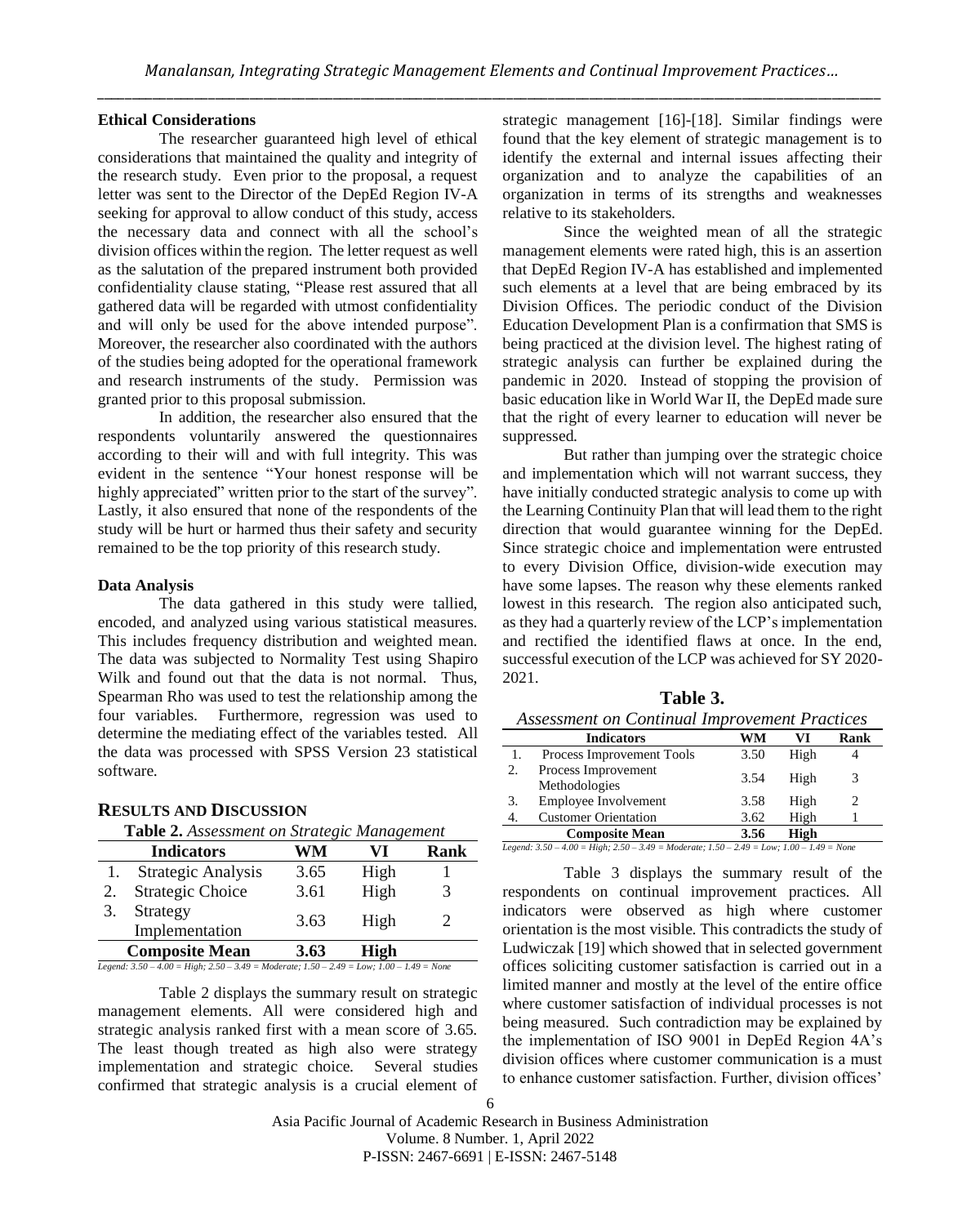clients can be easily reached as they are their own teachers and school heads whom they have clout over.

On the other hand, process improvement methodologies and tools were considered the least in the rank. In the literature review of Atem and Yella [20] they discovered three reasons why improvement programs are not pushing through. These are lost interest, un-sustained interest, and lack of know-how. This was further supported by the findings of Tom [21] that companies who successfully implemented improvement programs are those matured companies known to be well-versed in using process improvement tools such as Toyota, Motorola, GE, Ford Motor Company, Boeing and Catterpillar. These organizations are already using recent applications of agile tools and methodology to introduce improvement and more flexibility into their processes.

This result is an affirmation that process improvement tools being practiced in the division offices are those commonly being used in problem solving. Since division offices are confined with the mandates set to them by the department, initiative to use highly sophisticated and more practical tools that would further enhance their continual improvement practices.

| Table 4                               |  |  |
|---------------------------------------|--|--|
| Assessment of ISO 9001 Implementation |  |  |
|                                       |  |  |

|                                                                                           | <b>Indicators</b>                  | WM   | VI   | Rank |  |
|-------------------------------------------------------------------------------------------|------------------------------------|------|------|------|--|
|                                                                                           | <b>Customer Satisfaction Focus</b> | 3.61 | High |      |  |
| 2.                                                                                        | Prevention of Non-Conformance      | 3.58 | High |      |  |
| 3.                                                                                        | Continual improvement              | 3.60 | High |      |  |
| <b>Composite Mean</b><br>3.60<br>High                                                     |                                    |      |      |      |  |
| Legend: $3.50-4.00 =$ High; $2.50-3.49 =$ Moderate; $1.50-2.49 =$ Low; $1.00-1.49 =$ None |                                    |      |      |      |  |

Result in Table 4 shows that the status of ISO 9001 implementation was high. There is almost an equal assessment, however, customer satisfaction focus was the most observable with mean value of 3.61. The high composite mean proves that division offices adopt and implement an effective QMS implementation that focuses on these three indicators. looked upon.

The findings of Neyestani [8] Bakator and Ćoćkalo [22] and Njenga [23] have shown alignment with this result. In their research, they have proven that enhancement in customer satisfaction through customer service improvement has a positive and significant relationship with ISO 9001 implementation.

Prevention of Non-Conformance was the least rated though still high based on the respondents' evaluation. Nikolay [24] supported these findings as preventing non-conformance entails two types of costs. The cost of correction of non-conforming product or service which appeared to be the actual non-conformity and the cost of corrective actions to address the cause of actual and potential non-conformities. The operation of DepEd division offices is funded by the national government although other programs get to be funded by the local government units and other partner institutions through their social mobilization and partnership unit. Thus, budget and resources for specific projects are limited and there is no room for other unplanned actions. Since this is the case, division offices are more focused on attaining zero nonconformities during actual audits instead of achieving effective and efficient processes that would ascertain nonconformity prevention.

| Assessment of Organizational Effectiveness |                                |      |      |            |
|--------------------------------------------|--------------------------------|------|------|------------|
|                                            | <b>Indicators</b>              | WM   | VI   | Rank       |
|                                            | <b>Product Quality</b>         | 3.56 | High |            |
| $\mathcal{D}_{\mathcal{L}}$                | <b>Financial Performance</b>   | 3.55 | High |            |
| 3.                                         | <b>Operational Performance</b> | 3.58 | High |            |
| <b>Composite Mean</b><br>High<br>3.56      |                                |      |      | <b>A Y</b> |

**Table 5**

*Legend: 3.50 – 4.00 = High; 2.50 – 3.49 = Moderate; 1.50 – 2.49 = Low; 1.00 – 1.49 = None*

Table 5 shows the result on organizational effectiveness. Operational performance was considered the most effective among the three components. The result below is synonymous with the studies of Terlaak and King [25] and Andrews et al. [26] which state that high rating on the dimension of organizational effectiveness depends on the nature of respondents. Administrative data-based research and research involving respondents from within the company appear to be more likely to focus on effectiveness, efficiency, and equity, which are all aspects of operational performance. Survey data from respondents outside of companies, such as clients, on the other hand, appears to be more concerned with responsiveness, satisfaction, and trust [26]. ISO-certified colleges focused solely on improving operations management, ignoring other areas of educational services such as consumers' multifaceted demands and expectations.

This is so because each division offices use their OPCRF result in measuring operational performance which can be directly considered to be a determinant of organizational effectiveness. This scenario is common to most of the government agencies where product quality and financial performance will not dictate their market presence and market share. Whatever service quality they render to their clients or financial results they report to the government will not affect their sustainability and eventual survival. The ranking on organizational effectiveness is followed by product quality. The DepEd has already taken its first leap to ensuring product quality through its "Sulong Edukalidad" program*.* It focuses on four aggressive reforms in basic education which they term to as KITE or (1) **K** to 12 curriculum review and update, (2) **I**mproving learning environment, (3) **T**eachers upskilling and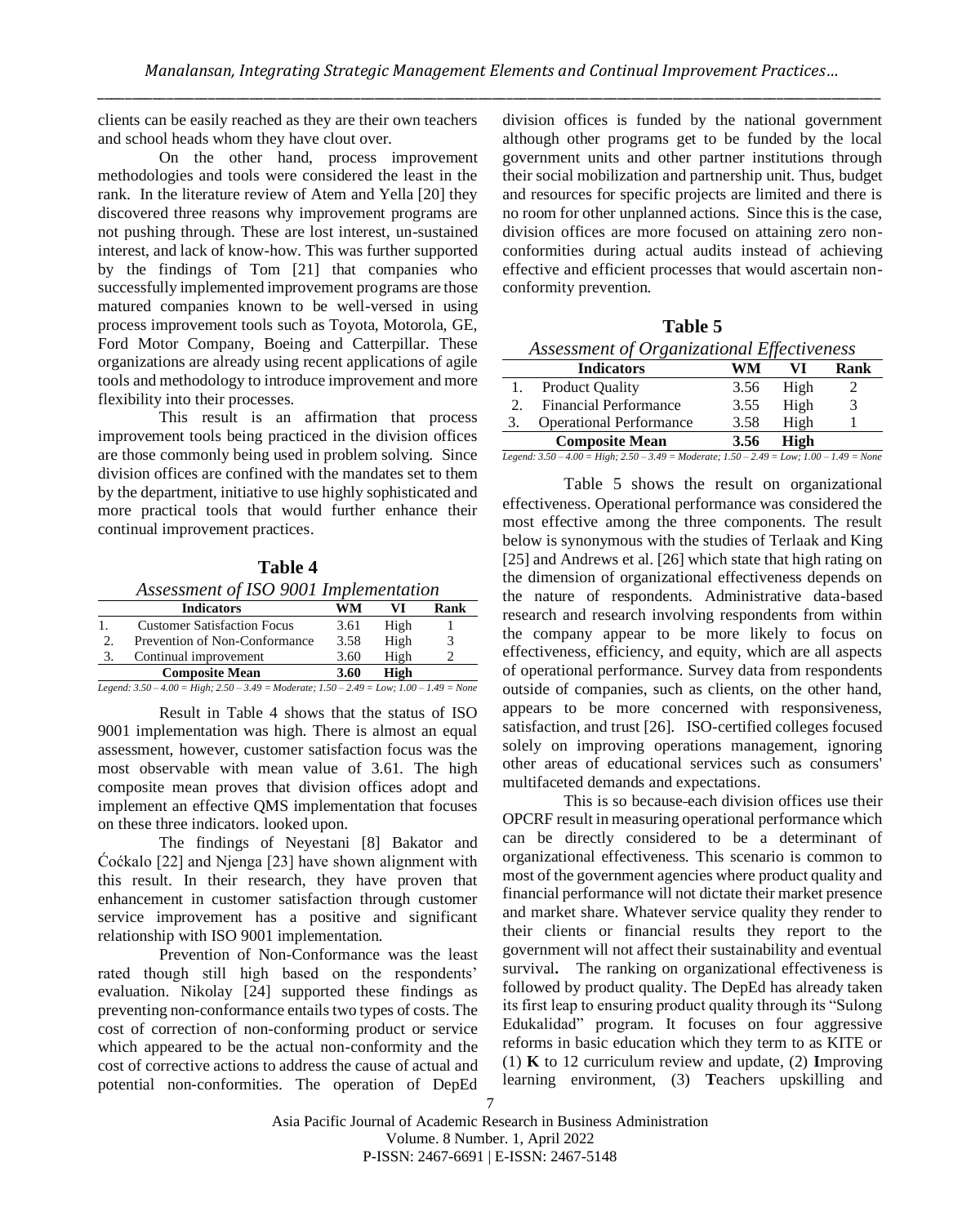reskilling, and (4) **E**ngagement of stakeholders for support and collaboration [7]. Region IV-A's response to the KITE program of the department is the QUBE. CALABARZON's Pivot 4A, QUBE is the flagship initiative of DepEd Region 4A in support of the DepEd's Sulong Edukalidad program, which aims to improve the region's (QUBE) Quality of Basic Education [7].

The lowest rating in organizational effectiveness although still high was financial performance. Since this government agency is a non-revenue earning organization, financial performance is expected to be of their least priority in terms of consideration. Division offices will only be rated in financial performance through resource allocation based on the given general appropriations by the Department of Budget and Management.

# **Table 6**

*Relationship Between Strategic Management Elements and ISO 9001 Implementation*

| <b>Strategic Analysis</b>          | rho-value | p-value | I         |
|------------------------------------|-----------|---------|-----------|
| <b>Customer Satisfaction Focus</b> | $.722**$  | 0.000   | HS        |
| Prevention of Non-Conformance      | $.695**$  | 0.000   | <b>HS</b> |
| Continual improvement              | $.716**$  | 0.000   | HS        |
| <b>Strategic Choice</b>            |           |         |           |
| <b>Customer Satisfaction Focus</b> | $.762**$  | 0.000   | HS        |
| Prevention of Non-Conformance      | $.765**$  | 0.000   | <b>HS</b> |
| Continual improvement              | $.754**$  | 0.000   | HS        |
| <b>Strategy Implementation</b>     |           |         |           |
| <b>Customer Satisfaction Focus</b> | $732**$   | 0.000   | <b>HS</b> |
| Prevention of Non-Conformance      | $.727**$  | 0.000   | <b>HS</b> |
| Continual improvement              | .755**    | 0.000   | НS        |

*Legend: Significant at p-value < 0.01*

*Interpretation (I); Highly Significant (HS)*

Table 6 presents the association between strategic management elements and ISO 9001 Implementation. The computed rho-values show a strong direct correlation, and the resulting p-values are all smaller than 0.01 alpha. This implies that there is a significant relationship between the state of strategic management aspects and the effectiveness of ISO 9001 implementation. This holds true with findings of Moldovan [27] where he found advantages of implementing both the requirement of ISO 9001 and the organization with the strategic objective. Rusjan, and Alič [28] also support this result by classifying the major identified and empirically verified benefits to company objectives of implementing and complying with the preconditions of ISO 9001 standard.

Organizations which are implementing QMS through adopting the ISO 9001:2015 Standard are familiar with these tools as the standard promotes risk-based thinking [6]. The standard requirement is for the organization to determine the risks and opportunities that are relevant to the internal and external issues of the

organization and take appropriate action on the identified risks. It is also a good tool in evaluating the status of the implementation of the formulated plan as the standard requires internal audit which eventually leads to external audit. Organizations which are implementing ISO 9001:2015 are required to report changes on internal and external issues during management reviews as one of its agenda.

Another requirement of the standard is to identify the risks relevant to the organization. Risk is defined by ISO 9001:2015 as the uncertainty on an unexpected result. According to ISO 9001:2015 0.3.3 risk is often thought of only in a negative sense. However, risk-based thinking can also aid in identifying opportunities which can be considered as the positive side of the risk. Organizations which are embracing the ISO 9001 standard and implements the requirements will be able to use such as advantage to the company.

Unfortunately, not all are looking at the standard this way, sadly others are implementing QMS for the sake of certification. The current strategic management system through the 6-year Division Education Development Plan being used by DepEd R4A Division Offices indicates that strategic planning is already in place since 2016. If only this will be integrated with the QMS implementation, an organizational effectiveness will be guaranteed.

**Table 7** *Relationship Between Strategic Management Elements and Continual Improvement Practices*

| <b>Strategic Analysis</b>      | rho-value | p-value | I         |
|--------------------------------|-----------|---------|-----------|
|                                |           |         |           |
| Process Improvement Tools      | .728**    | 0.000   | HS        |
| Process Improvement            | $.723**$  | 0.000   | <b>HS</b> |
| Methodologies                  |           |         |           |
| Employee Involvement           | $.734**$  | 0.000   | HS        |
| <b>Customer Orientation</b>    | $.816**$  | 0.000   | HS        |
| <b>Strategic Choice</b>        |           |         |           |
| Process Improvement Tools      | .793**    | 0.000   | HS        |
| Process Improvement            | $.771**$  | 0.000   | HS        |
| Methodologies                  |           |         |           |
| <b>Employee Involvement</b>    | $.795**$  | 0.000   | HS        |
| <b>Customer Orientation</b>    | .989**    | 0.000   | HS        |
| <b>Strategy Implementation</b> |           |         |           |
| Process Improvement Tools      | $.776**$  | 0.000   | HS        |
| Process Improvement            | $.770**$  | 0.000   | HS        |
| Methodologies                  |           |         |           |
| Employee Involvement           | $.775**$  | 0.000   | HS        |
| <b>Customer Orientation</b>    | $.831**$  | 0.000   | HS        |

*Legend: Significant at p-value < 0.01*

*Interpretation (I); Highly Significant (HS)*

The relationship between strategic management aspects and continuous improvement strategies is seen in Table 7. The computed rho-values show a strong direct correlation, and the resulting p-values are all smaller than 0.01 alpha. This implies that there is a significant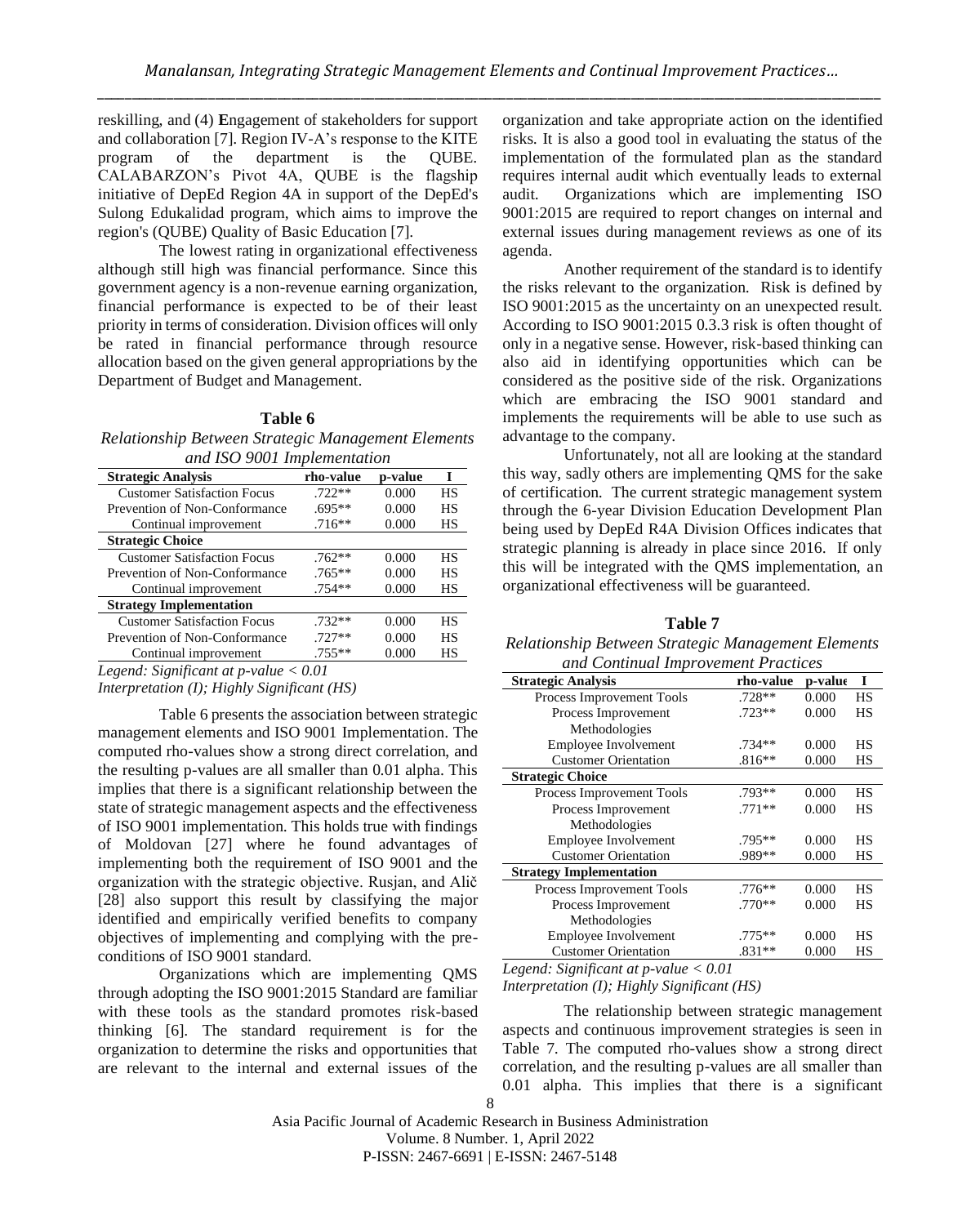relationship and that the higher the status of strategic management elements, the better the continuous improvement. It is an affirmation that although strategic management and continual improvement can be regarded as separate entities, the relationship between these two is highly significant and integrating both would entail optimal results for the organization. Like the studies of Salah [10] and Ullah Khan [29] which mainly introduced the need, benefits, and competitive advantage on the integration of QMS and CI methodologies with other Management Systems, this result can be associated with it.

Continual improvement practices being employed in division offices are focused on school-based improvement. The Planning and Research Unit of each division office is focused on data management rather than facilitating strategic management. Researches from different schools are maintained and stored in databases but are not even summarized to initiate continual improvement. These are rather kept as the basis for awards, recognition, and promotion. A successful strategic management process of an organization utilizes the available technology and formulates innovative solutions before and during the strategic analysis and even in the strategic management implementation. This way, the sweet cherry of success will be at a bull's eye to organizations which effectively integrates strategic management elements and continual improvement practices. Thus, a better outcome is highly possible when two stand-alone variables are merged in one system.

# **Table 8**

# *Relationship Between Strategic Management Elements and Organizational Effectiveness*

| <b>Strategic Analysis</b>                                                                     | rho-value                 | p-value |    |
|-----------------------------------------------------------------------------------------------|---------------------------|---------|----|
| <b>Product Quality</b>                                                                        | $.737**$                  | 0.000   | HS |
| <b>Financial Performance</b>                                                                  | $.681**$                  | 0.000   | НS |
| <b>Operational Performance</b>                                                                | $.675**$                  | 0.000   | НS |
| <b>Strategic Choice</b>                                                                       |                           |         |    |
| <b>Product Quality</b>                                                                        | $.775**$                  | 0.000   | HS |
| <b>Financial Performance</b>                                                                  | $.753**$                  | 0.000   | HS |
| <b>Operational Performance</b>                                                                | $.731**$                  | 0.000   | НS |
| <b>Strategy Implementation</b>                                                                |                           |         |    |
| <b>Product Quality</b>                                                                        | .736**                    | 0.000   | HS |
| <b>Financial Performance</b>                                                                  | $.761**$                  | 0.000   | HS |
| <b>Operational Performance</b>                                                                | $.726**$                  | 0.000   | НS |
| $\cdot$ $\sim$<br>$\mathbf{r}$<br>$\cdots$<br>the contract of the contract of the contract of | $\sqrt{1}$ 0 0 $\sqrt{1}$ |         |    |

*Legend: Significant at p-value < 0.01*

*Interpretation (I); Highly Significant (HS)*

Table 8 displays the association between strategic management elements and organizational effectiveness. The computed rho-values show a strong direct correlation, and the resulting p-values are all smaller than 0.01 alpha. This indicates that there is a considerable link, and that the higher the status of strategic management aspects, the higher the organizational effectiveness. These values connote a high significant relationship between the effective execution of strategic management elements as strategic analysis, choice and implementation, and the value that this may add to the organizational effectiveness as determined by product quality, financial and operational performance.

Strategic management uses factual data to guide decision makers not only in making sound decisions but to formulate winning strategies for organizational effectiveness. It is like playing a dart and aiming your pin to the sweet cherry of success. Further, strategic management is a vital system of the organization through a well formulated and comprehensive strategic plan that will surely bring success to the organization. However, such a plan will only work to the firm's advantage if properly executed. This can only be done if all members are playing their role for the realization of the firm's goal and organizational effectiveness. This finding is in congruent with that of AlDhaheri et al. [30] which concluded that strategy implementation has a significant and positive impact on organizational performance within government institutions in UAE. Another example of this study's consistency comes from Ayuya et al. [31], which discovered that there is a link between strategic choices and business performance.

#### **Table 9** *Relationship Between Continual Improvement Practices and ISO 9001 Implementation*

| I ructices and 150 7001 implementation          |          |         |           |
|-------------------------------------------------|----------|---------|-----------|
| <b>Customer Satisfaction Focus</b><br>rho-value |          | p-value | I         |
| Process Improvement Tools                       | $.720**$ | 0.000   | <b>HS</b> |
| Process Improvement                             | .781**   | 0.000   | HS        |
| Methodologies                                   |          |         |           |
| <b>Employee Involvement</b>                     | $.817**$ | 0.000   | <b>HS</b> |
| <b>Customer Orientation</b>                     | .766**   | 0.000   | HS        |
| <b>Prevention of Non-Conformance</b>            |          |         |           |
| Process Improvement Tools                       | $.745**$ | 0.000   | <b>HS</b> |
| Process Improvement                             | .799**   | 0.000   | HS        |
| Methodologies                                   |          |         |           |
| Employee Involvement                            | .805**   | 0.000   | <b>HS</b> |
| <b>Customer Orientation</b>                     | $.763**$ | 0.000   | НS        |
| <b>Continual improvement</b>                    |          |         |           |
| Process Improvement Tools                       | .770**   | 0.000   | HS        |
| Process Improvement                             | $.808**$ | 0.000   | HS        |
| Methodologies                                   |          |         |           |
| Employee Involvement                            | $.814**$ | 0.000   | <b>HS</b> |
| <b>Customer Orientation</b>                     | .758**   | 0.000   | HS        |

*Legend: Significant at p-value < 0.01*

*Interpretation (I); Highly Significant (HS)*

Table 9 presents the association between continual improvement and ISO 9001 effectiveness. The computed rho-values show a strong direct correlation, and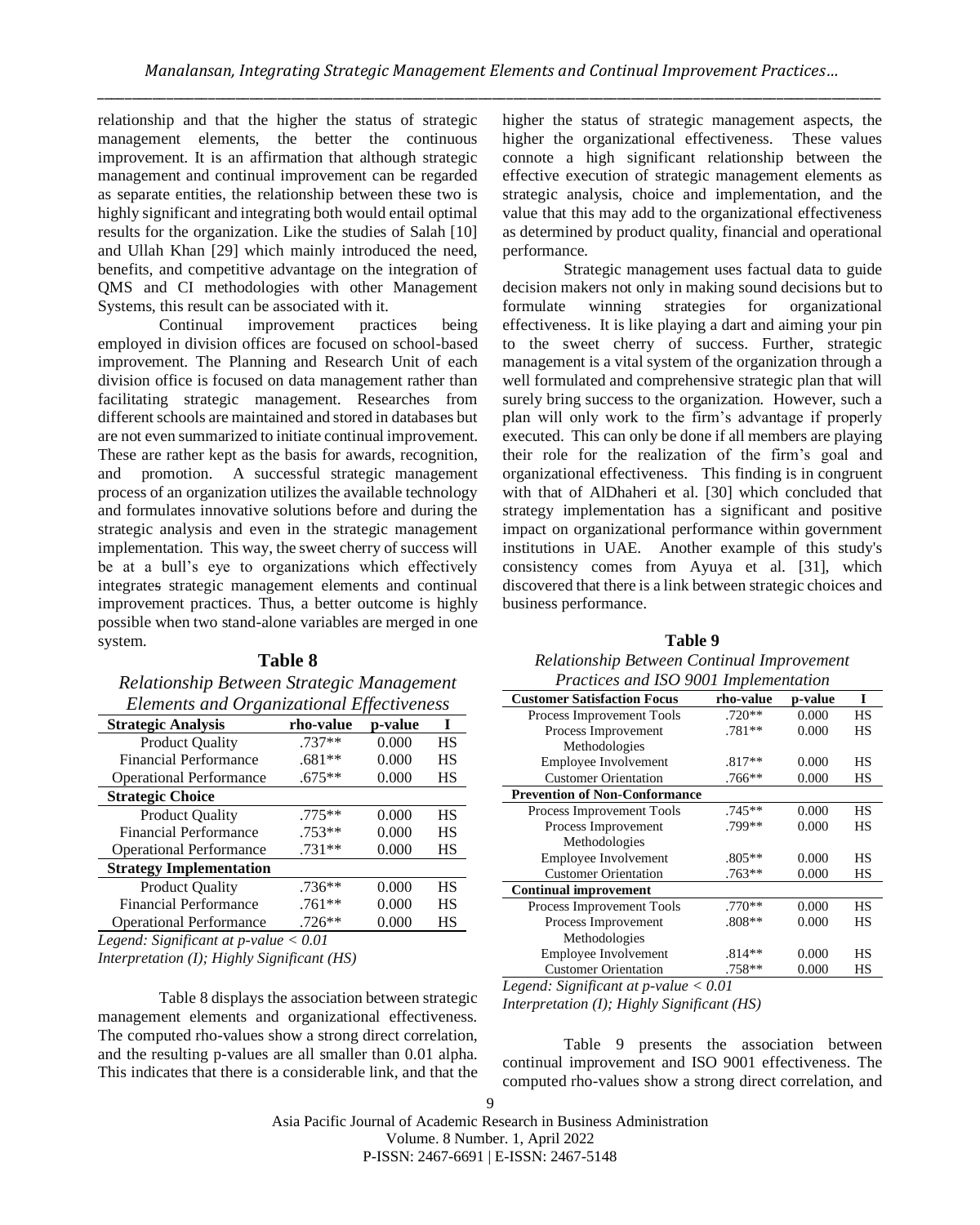the resulting p-values are all smaller than 0.01 alpha. This suggests that there is a substantial relationship and that the more effective the ISO 9001 implementation is, the better the continuous improvement processes are. This data further proved that an efficient and effective ISO 9001 implementation continuously improves and produces an even enhanced customer satisfaction, quality service delivery and improved internal efficiency. When the top management decides to commit to quality by adopting ISO 9001 Standard for QMS implementation, commitment to continual improvement is already at hand.

The first step to continually improve the organization's systems and processes, is improving the overall performance of the firm. An effective QMS may be translated to an improved corporate image thereby attaining competitive advantage [23]. It also demonstrates that ISO 9001 implementation through customer satisfaction focus, and continuous improvement can deliver benefits if firms' managers will be able to carefully design the QMS implementation strategy that guarantees competitive edge among firms' competitors [32]. While preventive action used by Kafetzopoulos [9] focuses on the installation of control measures to prevent the occurrence of process deviation, rejects, and reworks such action requires additional resources to safeguard non-conformances incurring lesser revenue for the company, thereby nullifying continual improvement on resource management. The reason why in the latest version of the standard ISO 9001:2015, instead of preventive action the concept of continual improvement was introduced. Upon identification of risks and opportunities pertaining to an internal and external issues as well as potential nonconformities, continual improvement must take place.

#### **Table 10**

*Relationship Between ISO 9001 Implementation and Organizational Effectiveness*

| Organizational Lijectiveness         |           |         |           |
|--------------------------------------|-----------|---------|-----------|
| <b>Customer Satisfaction Focus</b>   | rho-value | p-value | T         |
| <b>Product Quality</b>               | $.828**$  | 0.000   | <b>HS</b> |
| Financial Performance                | .784**    | 0.000   | <b>HS</b> |
| <b>Operational Performance</b>       | .809**    | 0.000   | HS        |
| <b>Prevention of Non-Conformance</b> |           |         |           |
| <b>Product Quality</b>               | $.817**$  | 0.000   | <b>HS</b> |
| Financial Performance                | $.792**$  | 0.000   | <b>HS</b> |
| <b>Operational Performance</b>       | .829**    | 0.000   | HS        |
| <b>Continual improvement</b>         |           |         |           |
| <b>Product Quality</b>               | $.825**$  | 0.000   | <b>HS</b> |
| <b>Financial Performance</b>         | .768**    | 0.000   | <b>HS</b> |
| <b>Operational Performance</b>       | $.807**$  | 0.000   | HS        |

*Legend: Significant at p-value < 0.01 Interpretation (I); Highly Significant (HS)*

Table 10 displays the association between ISO 9001 implementation and organizational effectiveness. The

computed rho-values show a strong direct correlation, and the resulting p-values are all smaller than 0.01 alpha. This suggests that there is a considerable relationship and that the more effective the ISO 9001 implementation, the more likely the organization is to attain organizational effectiveness.

The findings above proved that an effective implementation of ISO 9001 leads to an improved product or service quality, operational and financial performance. This is in congruent with several research studies of Mangula [33], Prates and Carashi [34], Abdulrahman [35], Njenga [23], Matata and Wafula [36] Prado-Roman et al. [37], and Tabassum [38] which confirms that ISO 9001 effectiveness guarantees internal efficiency of processes thereby attaining improved organizational performance without compromising the quality of products or service delivery as well as the financial aspect of the organization.

Looking at the results in terms of financial performance, some inconsistencies were noted with the results obtained by Kafetzopoulos et al. [9] and Prado-Roman et al. [37] who answered the doubts on the economic value of ISO 9001 and the criticisms that QMS implementation is costly and time-consuming through the negative results that they got [39]. They explained that effective implementation of QMS entails flexible work practices and additional manpower for quality assurance which requires extra costs thereby affecting profitability. However, they pointed out that this effect may only be felt in the next few years upon certification. On the other hand, the same result as this current study was obtained in the research of Yahia-Berrouiguet [40], Njenga [23] and Novokmet, and Rogošić, [41] which proves that companies at a higher maturity level in QMS implementation have better long-term financial outcomes.

Additionally, the researcher found congruency of such with the studies of Tabassum [38], Popova [42] and Manalansan [2] who supported the idea of internal integration of QMS and other improvement tools to attain improvement not only in quality but in the overall organizational performance of a firm. The time element on the previous and current study is also one logical interpretation of this result contradiction. The released ISO 9001:2015 version in September of 2015 has introduced a more significant changes than with that of the 2008 version used in the studies of Kafetzopoulos [9] and Prado-Roman et al. [37] The latter congruence is more relatable to the obtained findings as the standard used by the respondents is the 2015 version. Further since the DepEd is a nonrevenue earning agency, financial performance is very much attainable as it only connotes performance on financial management. Financial performance measures can only be through submission of work financial plan,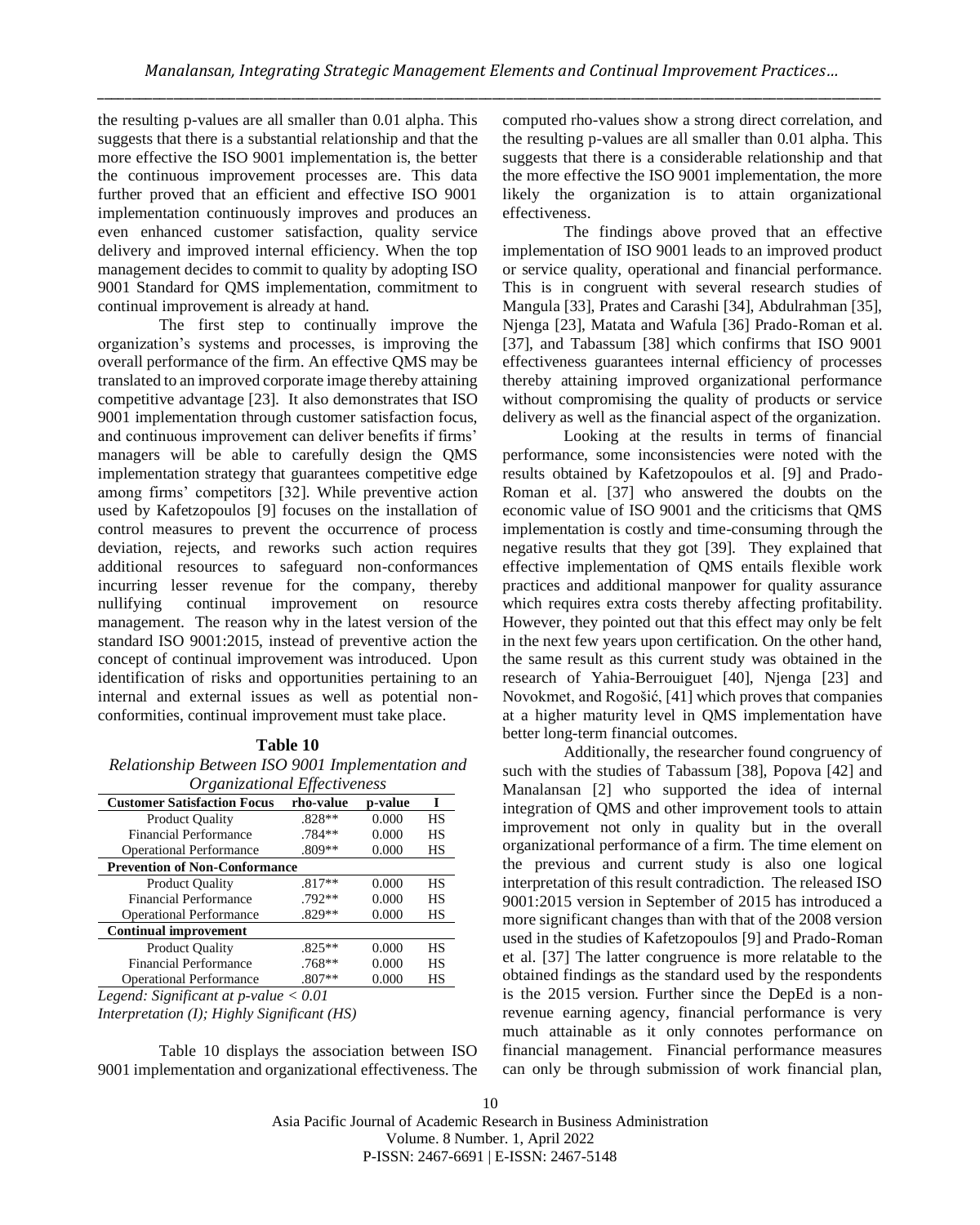annual improvement plan and annual procurement and liquidation reports on project implementation and resource utilization to the Department of Budget and Management and Commission on Audit.

**Table 11** *Relationship Between Continual Improvement Practices and Organizational Effectiveness*

| <b>Process Improvement Tools</b>         | .,,<br>rho-value     | p-value | T         |
|------------------------------------------|----------------------|---------|-----------|
| <b>Product Quality</b>                   | $.782**$             | 0.000   | <b>HS</b> |
| <b>Financial Performance</b>             | $.756**$             | 0.000   | HS        |
| <b>Operational Performance</b>           | $.760**$             | 0.000   | HS        |
| <b>Process Improvement Methodologies</b> |                      |         |           |
| <b>Product Quality</b>                   | $.811**$             | 0.000   | HS        |
| <b>Financial Performance</b>             | $.780**$             | 0.000   | HS        |
| <b>Operational Performance</b>           | $.785**$             | 0.000   | HS        |
| <b>Employee Involvement</b>              |                      |         |           |
| Employee Involvement                     | $.821**$             | 0.000   | HS        |
| <b>Financial Performance</b>             | $.792**$             | 0.000   | HS        |
| <b>Operational Performance</b>           | $.802**$             | 0.000   | HS        |
| <b>Customer Orientation</b>              |                      |         |           |
| Employee Involvement                     | $.774$ <sup>**</sup> | 0.000   | <b>HS</b> |
| <b>Financial Performance</b>             | $.741**$             | 0.000   | HS        |
| <b>Operational Performance</b>           | $.728**$             | 0.000   | HS        |

*Legend: Significant at p-value < 0.01 | Interpretation (I); Highly Significant (HS)*

Table 11 presents the association between continual improvement practices and organizational effectiveness. The computed rho-values show a strong direct correlation, and the resulting p-values are all smaller than 0.01 alpha. This suggests that there is a substantial link and that the better the continuous improvement procedures, the more likely the company will be effective.

Service delivery is not all about producing and delivering customers' requirements but to consistently convert resources into quality products by optimally using the firm's available resources at the shortest time possible. When the performance of a firm is just as good as their previous performance, adapting to the ever-changing environment and customers' demands may be at risk. W. Edward Deming's Kaizen Approach to total quality management still holds true that there is no best way in doing things but there is always a better way. This was reinforced by Tabassum [38] when he used the concept of continual improvement in his study. Also supporting this finding are studies of Kafetzopoulos et al. [9], Tabassum [38]; Popova [42] which revealed that firms' readiness for continual improvement of their operational efficiency via the adoption of lean concept leads to achievement of higher objectives [42].

**Table 12.** *Relationship Between Strategic Management Elements, Continual Improvement Practices, ISO 9001 Implementation and Organizational Effectiveness*

|                                        | Strategic  | Continual   | <b>ISO 9001</b> | Organizational |
|----------------------------------------|------------|-------------|-----------------|----------------|
|                                        | Management | Improvement | Implementation  | Effectiveness  |
|                                        | Elements   | Practices   |                 |                |
| <b>Strategic Management Elements</b>   |            | $.894***$   | $.822**$        | $.803**$       |
| <b>Continual Improvement Practices</b> | $.894***$  |             | $.873**$        | $.875**$       |
| ISO 9001 Implementation                | $.822**$   | $.873**$    |                 | $.870**$       |
| Organizational Effectiveness           | $.803**$   | $.875**$    | $.870**$        |                |

*Legend: Significant at p-value < \*\*0.01*

To come up with a customized framework in the integration of strategic management and continual improvement in the ISO 9001 implementation, this research paper manifested the integration of the four variables through ISO 9001 as mediator. Results showed a highly significant relationship between strategic management and continual improvement, strategic management and ISO 9001 implementation, continual improvement and ISO 9001 implementation, strategic management and organizational effectiveness, continual improvement and organizational effectiveness and ISO 9001 implementation with organizational effectiveness.

The test statistic for the Sobel test is 12.99, with an associated p-value of 0.000. Since the observed p-value falls below the established alpha level of 0.05, it indicates that the association between the strategic management elements, continual improvement practices and organizational effectiveness is reduced significantly by the inclusion of the mediator ISO 9001 Implementation in the model, thus there is evidence of mediation.

Castell [43] also supported these findings proving that customization of QMS implementation, continuous assessment, and update of the QMS potentially allow government managers and quality practitioners to develop or improve strategies for ISO 9001 implementation of organizations thereby achieving organizational effectiveness. Hence, coming up with a framework that simulates such significant findings of this study as demonstrated in Figure 1. The framework above was quantitatively and qualitatively statistically supported by the mediating effects that ISO 9001 implementation effectiveness correlated to organizational effectiveness and mediates the strategic management elements and continual improvement practices. Strategic management elements can be determined by strategic analysis, strategic choice, and strategy implementation.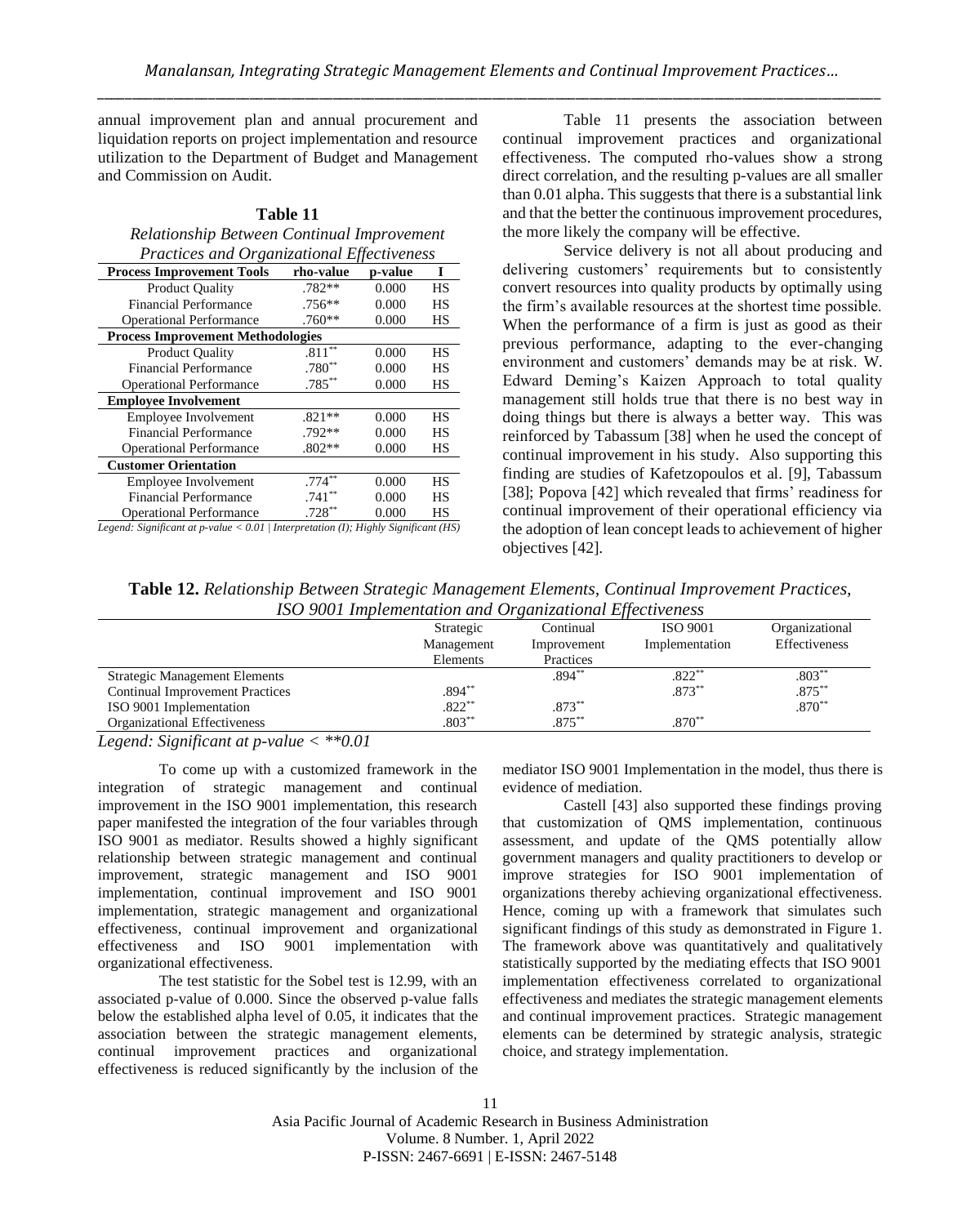

On the other hand, continual improvement dimensions are process improvement, employee involvement and customer orientation. Plans must be strategic to survive in this ever-changing world. Such strategies must lead to continual improvement to gain competitive advantage in the industry. The double-headed arrow represents the complementary nature of strategic management elements and continual improvement practices.

The avenue where integration of these two variables can be entrenched is in the ISO 9001 implementation. Thus, the double headed arrows amongst strategic management elements, continual improvement practices, ISO 9001 implementation and organizational effectiveness. The three indicators of ISO 9001 Implementation namely customer satisfaction focus, prevention of non-conformance and continual improvement depict the three QMS rationale. As such these had proven to become the best measures in determining the level of ISO 9001 implementation in an organization. This represents the double-headed arrow showing the relationship between ISO 9001 implementation and organizational effectiveness. Product quality, financial performance and operational performance are proven as determinants for organizational effectiveness. Moreover, the proposed framework may lead to a customized organizational process map for the Division Offices of DepEd Region IV-A or even in any Schools Division Office within the DepEd.

This research study may have proven the advantage of integrating strategic management elements and continual improvement on ISO 9001 implementation effectiveness but still some limitations are associated with it. These may serve as basis for further conduct of future studies that would warrant numerous evidence to support the objectives of ISO 9001. Considering that this study solely gathered assessment of the respondents, accurate data may not be obtained specifically on financial performance. In this regard, the study suggests that future researchers use a combination of primary and secondary data gathering techniques for financial performance. Primary data may be improved by employing a more rigid qualification on the target respondents within a wider range of locale. This can be done through limiting respondents from management level position holders to those who are directly involved in executing the ISO 9001 implementation to ensure reliability of assessment. Those who have direct access to the needed information may be deemed as more appropriate respondents not only within one region but the whole country as well. Qualifications may also be related to tenure or those who were present in the firm before and years after certification provided that the survey questionnaire on demographics would warrant clear understanding on the respondents pertaining to this matter. Additionally, since the research was conducted within the locale of the study customizing the survey questionnaire on the current setup and terminologies being used by the respondents, it is suggested to investigate its applicability to other government agencies, private entities, manufacturing, or other service industries or even in other countries basically adopting the same construct and modifying instrument applicable to that specific industry.

# **CONCLUSION AND RECOMMENDATION**

Based on the findings in this research study, the researcher has substantially provided theoretical evidence to prove that integration of strategic management elements and continual improvement practices in the ISO 9001 implementation can achieve organizational effectiveness. The following conclusions were proven: High results were obtained proving that strategic management systems can be executed using strategic analysis, strategic choice, and strategy implementation. Public administration has proven to conduct strategic analysis religiously and is perceived to implement such. Continual improvement practices such as process improvement methodologies, employee involvement and customer orientation are highly utilized in public administration.

Organizations adopting the ISO 9001:2015 standard have high regard with these three determinants as these are embedded in the standard itself by which they are required to comply with; Public administration has a high degree of organizational effectiveness. This study proved that the survival of a public institution does not depend on their financial capability but on how they perform their operation in the delivery of service to the society by which they cater. Their adherence to the mandates of their mother agency as well as the other branches of the government seem to become their measure of organizational performance. Results showed a highly significant positive relationship among these four variables. This ascertained the mediating effect of ISO 9001 implementation on organizational effectiveness through the integration of strategic management elements and continual improvement practices.

As such, the researcher has come up with the following recommendations: Government agencies may initiate alignment of their strategic choice with the result of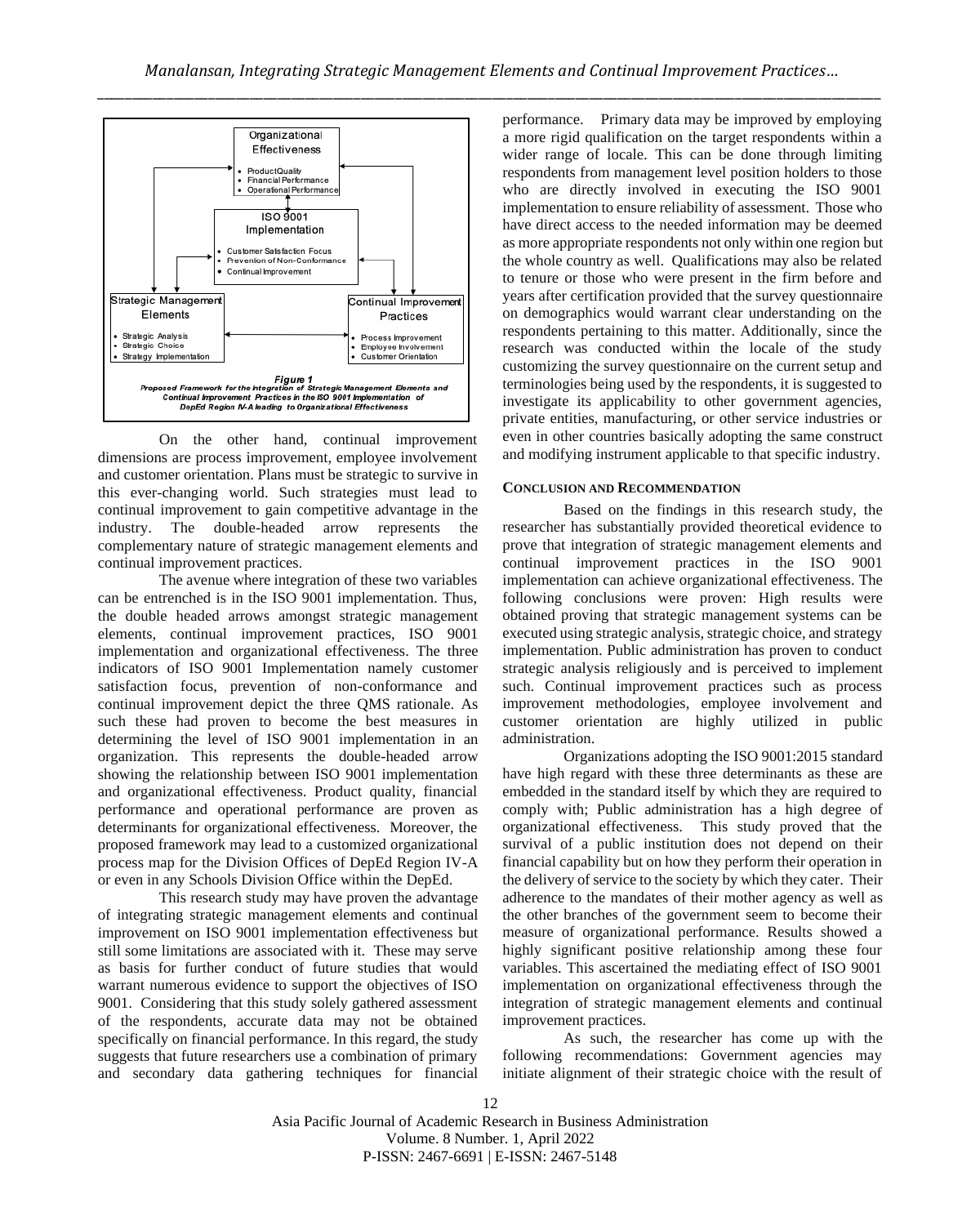their environmental scanning or strategic analysis. Public administration may explore up-to-date process improvement tools and methodologies to continually improve their civil service. Top-level management may view ISO 9001 as a guide in strategy formulation, prevention of non-conformance and a catalyst for change rather than a separate project in compliance to government mandates.

Policy makers in the country may be enjoined to device a mechanism such as developing Implementing Rules and Regulations pertaining to the released Executive Order 605 Series of 2007 to determine the effectiveness of implementing the established QMS and within ISO 9001 certified government firms in the Philippines and the alignment of organizational performance measures. Managers and top management are encouraged to gain high level of understanding on the ISO 9001 standard requirements and design an implementation plan that best suit their organization and even the industry that they are operating in the verge of integrating their current management systems towards achieving organizational performance:

Future researchers may investigate the applicability of this study on either private organizations or on different type of industry whether private or government organizations basically adopting the same construct and modifying instrument applicable to that specific locale of future studies.

#### **REFERENCES**

- [1] Bracci, E., & Maran, L. (2011). *Performance measurement in the public sector : some theoretical and practical reflections,* Working Papers 201121, University of Ferrara, Department of Economics.
- [2] Manalansan, R. J. (2022). Effect of ISO 9001 effectiveness on the performance of certified manufacturing firms in Laguna and Batangas. *International Journal of Research Studies in Management, 10*(2), 17-33. https://doi.org/10.5861/ijrsm.2022.19
- [3] Morato, E. (2013). DepEd Strategic Planning Guide Output resize.pdf.
- [4] Jonsdottir, S., Ingason, H. T., & Jonasson, H. I. (2014). Continuous Improvement Projects in Certified Organizations in Iceland: Traditional Projects or not? *Procedia - Social and Behavioral Sciences,* 119, 142–151. https://doi.org/10.1016/j.sbspro.2014.03.018
- [5] Smith, P. G. (2016). *Development of A Four Stage Continuous Improvement Framework to Support Business Performan SMEs,* (Dissertation) University of Wolverhampton, 269[. http://hdl.handle.net/2436/618585](http://hdl.handle.net/2436/618585)
- [6] ISO Organization (2020) https://www.iso.org
- [7] Department of Education (DepEd) (2021). https:www.deped.gov.ph
- [8] Neyestani, B. (2017). Effects of ISO 9001 on Non-Financial and Financial Performance in the Organizations: A Review. SSRN. https://doi.org/ 10.2139/ssrn.2964208
- [9] Kafetzopoulos, D. P., Psomas, E. L., & Gotzamani, K. D. (2015). The impact of quality management systems on the performance of manufacturing firms. *International Journal*

*of Quality & Reliability Management*.(4), 381–399. https://doi.org/10.1108/IJQRM-11-2013-0186

- [10] Salah, S., Carretero, J. A., & Rahim, A. (2010). The integration of quality management and continuous improvement methodologies with management systems. *International Journal of Productivity and Quality Managemen*t, 6(3), 269–288. https://doi.org/10.1504/ IJPQM. 2010.035116
- [11] Pina, V., Torres, L., & Yetano, A. (2011). The Implementation of Strategic Management in Local Governments. an International Delphi Study. Public Administration Quarterly.
- [12] Jacobs, M., & Poddig, T. (2015). Cultural impact on lean six sigma and corporate success: Causal analyses considering the effects of national culture and leadership. Cultural Impact on Lean Six Sigma and Corporate Success: Causal Analyses Considering the Effects of National Culture and Leadership. https://doi.org/10.1007/978-3-658- 07340-4
- [13] Scott, B. S., Wilcock, A. E., & Kanetkar, V. (2009). A survey of structured continuous improvement programs in the Canadian food sector. Food Control, 20(3), 209–217. DOI:10.1016/j.foodcont.2008.04.008
- [14] Niranjan, M. V, Maloothin, M. A., & Nisha, M. (2018). a Study on Quality Management System and Customer Satisfaction in Construction Companies With Special Reference To Coimbatore. International Research Journal of Engineering and Technology, 4(2), 1357. Retrieved from www.irjet.net
- [15] Psomas, E. L., Pantouvakis, A., & Kafetzopoulos, D. P. (2013). The impact of ISO 9001 effectiveness on the performance of service companies. Managing Service Quality, 23(2), 149–164. https://doi.org/10.1108/ 09604521311303426
- [16] Esmaeili, N. (2015). Strategic Management and its Application in Modern Organization, *International Journal of Organizational Leadership,* 4(2015) 118-126, Doi: 10.19236/IJOL.2015.02.02
- [17] Papulova, Z., & Gazova, A. (2016). Role of Strategic Analysis in Strategic Decision-Making. Procedia Economics and Finance, 39, 571–579. https://doi.org/10.1016/s2212-5671(16)30301-x
- [18] Adom, A. Y., Kofi Nyarko, I., Narki, G., & Som, K. (2016). Competitor Analysis in Strategic Management: Is it a Worthwhile Managerial Practice in Contemporary Times? Journal of Resources Development and Management, 24, 116–127.
- [19] Ludwiczak, A. (2014). The role of customer orientation in improving services in public administration. *Management*, 18(1), 356–369. https://doi.org/ 10.2478/manment-2014- 0026
- [20] Atem, T. I., & Yella, G. N. (2009). *Continuous Quality Improvement: Implementation and Sustainability.*  Malardalens Hogskola; Institution for Innovation, Design and Product Development. (Dissertation, Institutionen för innovation, design och produktutveckling)
- [21] Tom, M. J. (2020). Sustainable Organization of a Lean Six Sigma Program: A Competing Values Perspective. https://scholarworks.gsu.edu/bus\_admin\_diss/138/